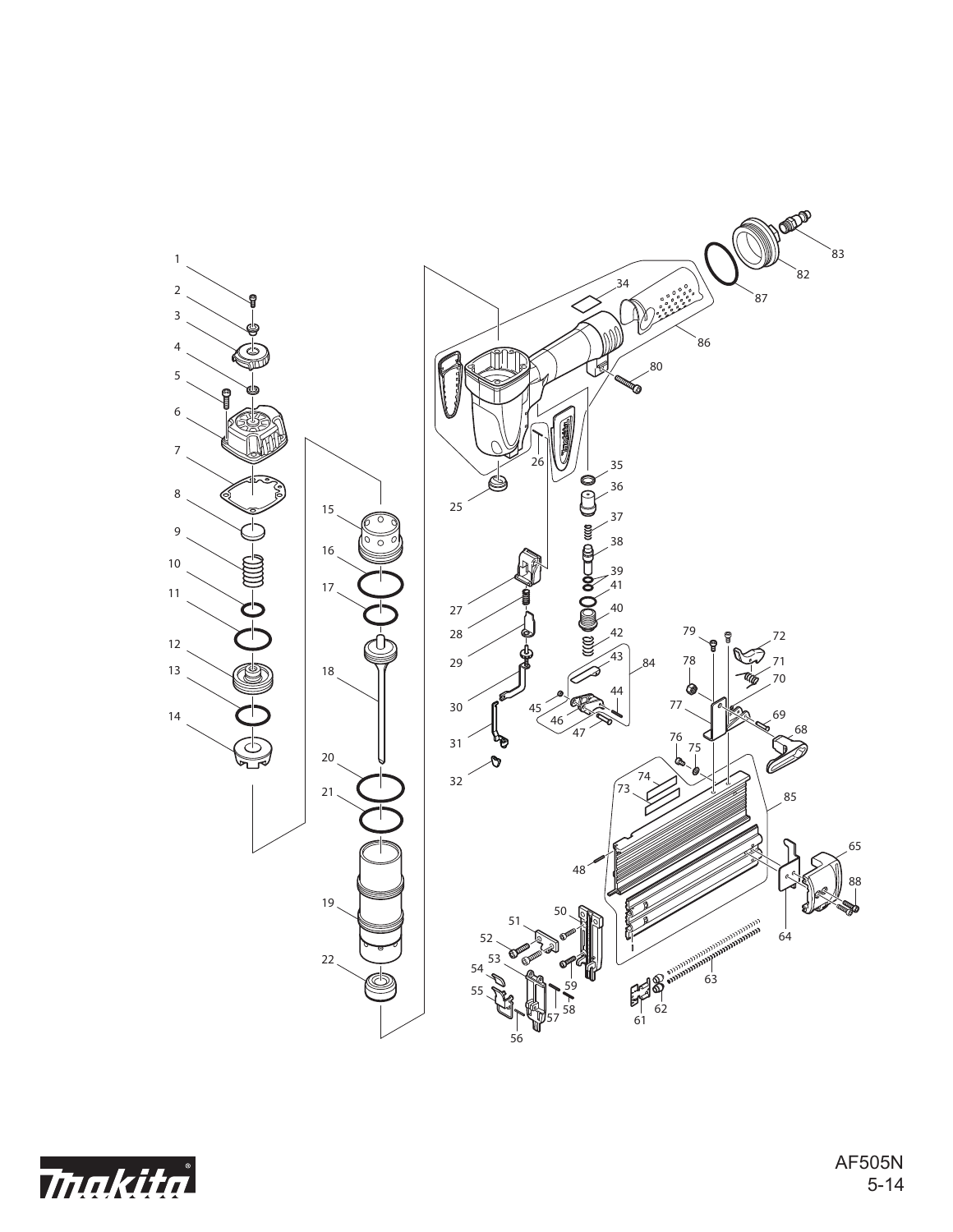## **Model AF505N Parts List**

A = Standard Equipment 〇= Circuit Diagram

| Item#      | Part#                    | Description                               | Q'ty Unit      |
|------------|--------------------------|-------------------------------------------|----------------|
| 001        | HY00000001               | <b>HEX.SOCKET HEAD BOLT M4X1</b>          | 1 PC.          |
| 002        | HY00000002               | SLEEVE4                                   | 1 PC.          |
| 003        | HY00000003               | <b>EXHAUST COVER</b>                      | 1 PC.          |
| 004        | HY00000004               | <b>RUBBER WASHER 7</b>                    | 1 PC.          |
| 005        | HY00000005               | HEX.SOCKET HEAD BOLT M5X2                 | 4 PC.          |
| 006        | HY00000006               | <b>TOP CAP</b>                            | 1 PC.          |
| 007        | HY00000007               | <b>TOP CAP GASKET</b>                     | 1 PC.          |
| 008        | HY00000008               | <b>CUSHION V</b>                          | 1 PC.          |
| 009        | HY00000009               | <b>COMPRESSION SPRING 7</b>               | 1 PC.          |
| 010        | HY00000010               | O-RING 12                                 | 1 PC.          |
| 011        | HY00000011               | O-RING 33                                 | 1 PC.          |
| 012        | HY00000012               | <b>HEAD VALVE</b>                         | 1 PC.          |
| 013        | HY00000013               | O-RING 29                                 | 1 PC.          |
| 014        | HY00000014               | <b>CUSHION P</b>                          | 1 PC.          |
| 015        | HY00000015               | <b>CYLINDER SEPARATER</b>                 | 1 PC.          |
| 016        | HY00000016               | O-RING 46                                 | 1 PC.          |
| 017        | HY00000017               | O-RING 24                                 | 1 PC.          |
| 018        | HY00000018<br>HY00000019 | <b>DRIVER COMPLETE</b><br><b>CYLINDER</b> | 1 PC.<br>1 PC. |
| 019<br>020 | HY00000020               | O-RING 36                                 | 2 PC.          |
| 021        | HY00000021               | O-RING 31                                 | 1 PC.          |
| 022        | HY00000022               | <b>CUSHION F</b>                          | 1 PC.          |
| 025        | HY00000023               | <b>FRONT SEAL</b>                         | 1 PC.          |
| 026        | HY00000024               | SPRING PIN 3-26                           | 1 PC.          |
| 027        | HY00000025               | <b>HOLDER</b>                             | 1 PC.          |
| 028        | HY00000026               | <b>COMPRESSION SPRING 5</b>               | 1 PC.          |
| 029        | HY00000027               | <b>STOPPER</b>                            | 1 PC.          |
| 030        | HY00000028               | <b>CONTACTARM COMPLETE</b>                | 1 PC.          |
| 031        | HY00000377               | <b>CONTACT TOP</b>                        | 1              |
| 032        | HY00000378               | <b>NOSE ADAPTER</b>                       | 1              |
| 034        | HY00000093               | <b>CAUTION LABEL</b>                      | 1              |
| 035        | HY00000033               | <b>RUBBER RING 8</b>                      | 1 PC.          |
| 036        | HY00000034               | <b>TRIGGER VALVE GUIDE</b>                | 1 PC.          |
| 037        | HY00000035               | <b>COMPRESSION SPRING 4</b>               | 1 PC.          |
| 038        | HY00000036               | <b>TRIGGER VALVE STEM</b>                 | 1 PC.          |
| 039        | HY00000037               | O-RING <sub>3</sub>                       | 2 PC.          |
| 040        | HY00000038               | <b>TRIGGER VALVE CASE</b>                 | 1 PC.          |
| 041        | HY00000039               | O-RING 11                                 | 1 PC.          |
| 042        | HY00000040               | <b>COMPRESSION SPRING 10</b>              | 1 PC.          |
| 043        | HY00000041               | <b>IDLER</b>                              | 1 PC.          |
| 044        | HY00000042               | SPRING PIN 2.5-17                         | 1 PC.          |
| 045        | HY00000043               | <b>RUBBER RING 2</b>                      | 1 PC.          |
| 046        | HY00000044               | <b>TRIGGER</b>                            | 1 PC.          |
| 047        | HY00000045               | PIN <sub>3</sub>                          | 1 PC.          |
| 048        | HY00000046               | PIN <sub>2</sub>                          | 2 PC.          |
| 050        | HY00000047               | <b>DRIVER GUIDE</b>                       | 1 PC.          |
| 051        | HY00000048               | <b>PLATE</b>                              | 1 PC.          |
| 052        | HY00000049               | HEX.SOCKET HEAD BOLT M5X2                 | 2 PC.          |
| 053<br>054 | HY00000050<br>HY00000051 | <b>DOOR</b><br><b>CAP</b>                 | 1 PC.<br>1 PC. |